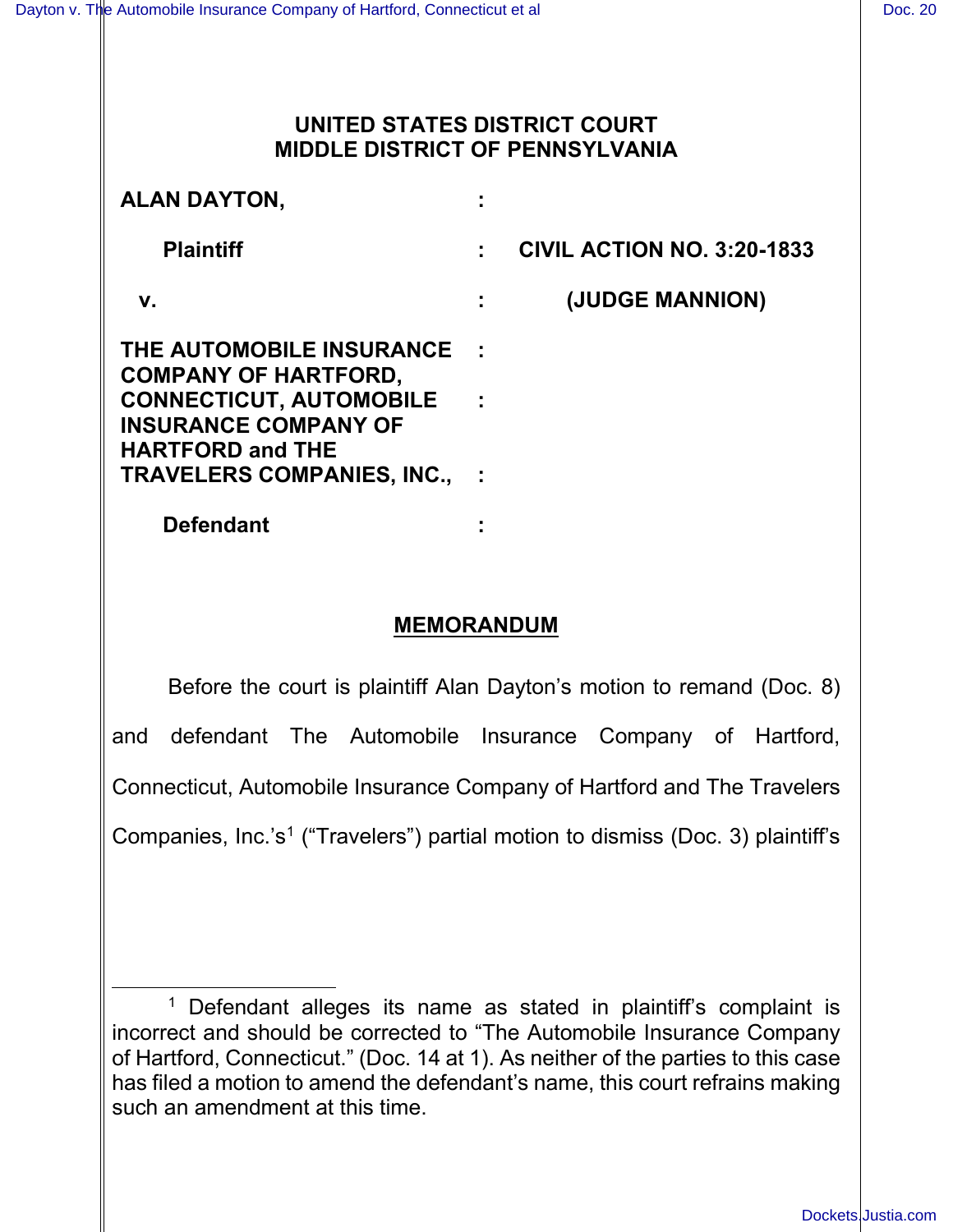bad faith claims in Counts II and  $III^2$  $III^2$  of plaintiff's complaint. (Doc. 1-8 at  $\P$ ] 34-47). For the reasons provided herein, the court will deny plaintiff's motion to remand and grant defendant's partial motion to dismiss.

# **I. Background**

On August 11, 2016, plaintiff was injured when a car driven by Jamie Sharp allegedly collided with plaintiff's vehicle. (Doc. 1-8 at ¶4). On the date of this accident, plaintiff owned a motor vehicle insurance policy through defendant ("Travelers policy"). *Id*. at ¶5. Plaintiff claims that his injuries exceeded the liability limits of the tortfeasor's liability policy and is entitled to UIM benefits under his Travelers policy. *Id*. at ¶7. He submitted an UIM claim, alleging Sharp's vehicle was an underinsured motor vehicle. *Id*. On June 14, 2018, defendant denied plaintiff's claim for UIM benefits based on the following "regular use exclusion" under the Travelers policy:

## **Exclusions**

B. We do not provide Uninsured Motorists Coverage or Underinsured Motorists Coverage for "bodily injury sustained":

<span id="page-1-0"></span> $2$  The court notes that the plaintiff's complaint mislabels counts as "Count I," "Count 11," and "Count II." (Doc. 1-8 at 5,9). In the interest of clarity, the court refers to "Count 11" as stated in plaintiff's complaint as Count II, and "Count II" in plaintiff's complaint as Count III.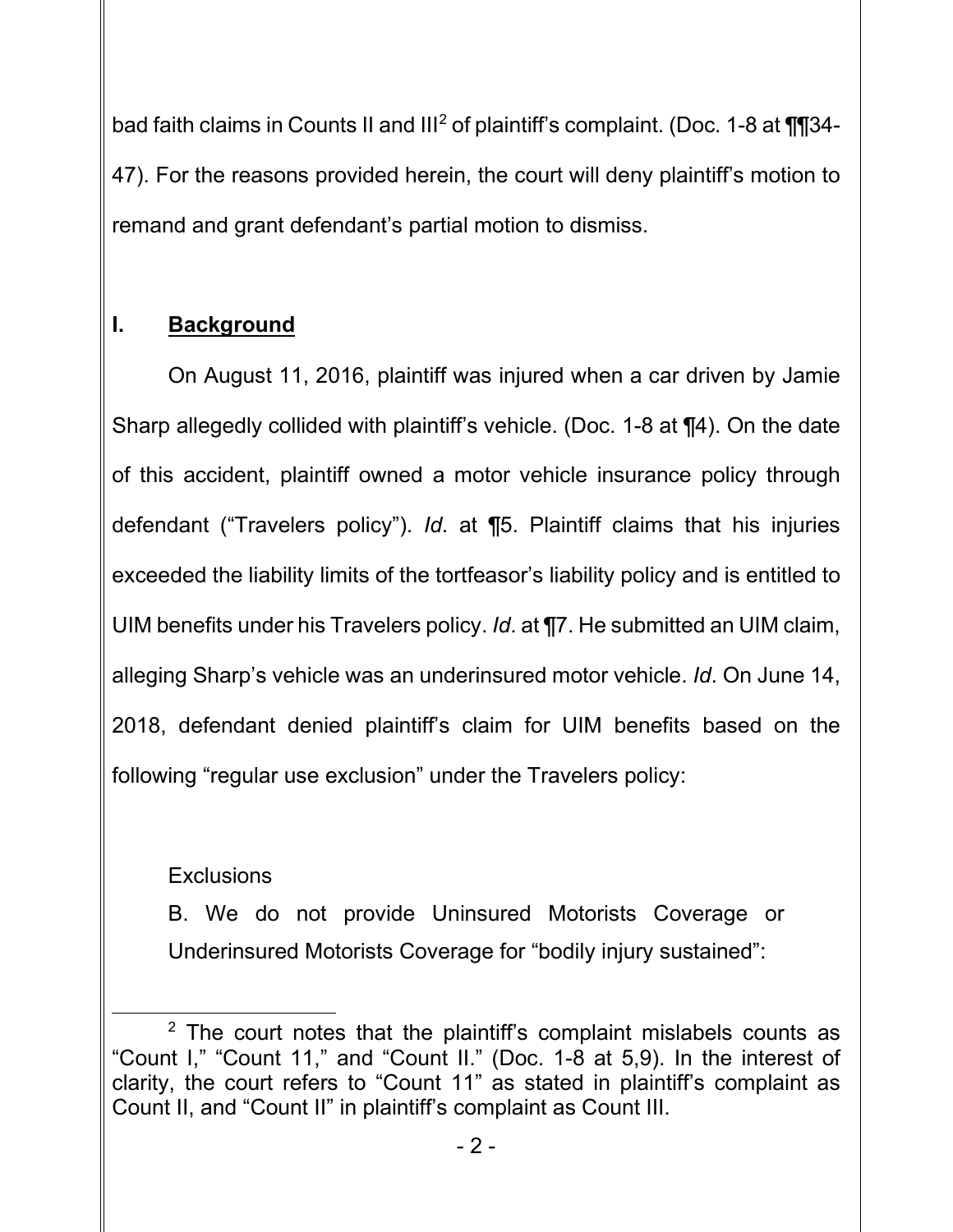1. By you while "occupying" or when struck by, any motor vehicle you own or that is furnished or available for your regular use which is not insured for this coverage under this policy. This includes a trailer of any type used with that vehicle. *Id*. at ¶8; (Doc. 15-3 at 2).

Plaintiff contends that the Travelers policy's "regular use exclusion" is unenforceable because it violates the Pennsylvania Motor Vehicle Financial Responsibility Law ("MVFRL"). 75 Pa.C.S. §1731; (Doc. 9 at 2).

On July 15, 2020, plaintiff commenced this action by filing his complaint in the Court of Common Pleas of Lackawanna County, Pennsylvania, asserting claims for declaratory relief (Count I), breach of contract and common law bad faith (Count II), and statutory bad faith (Count III). (Doc. 1- 8). Defendant on October 7, 2020 removed the action to this court. (Doc. 1). Subsequently, defendant filed the instant partial motion to dismiss on October 14, 2020 (Doc. 3) and a brief in support of the partial motion to dismiss on October 28, 2020 (Doc. 6). Plaintiff responded with a brief in opposition on November 11, 2020 (Doc. 13) and defendant filed a reply brief on November 25, 2020 (Doc. 17).

Additionally, on November 4, 2020, plaintiff filed a motion to remand and a brief in support of the motion. (Docs. 8-9). Defendant thereafter filed a

- 3 -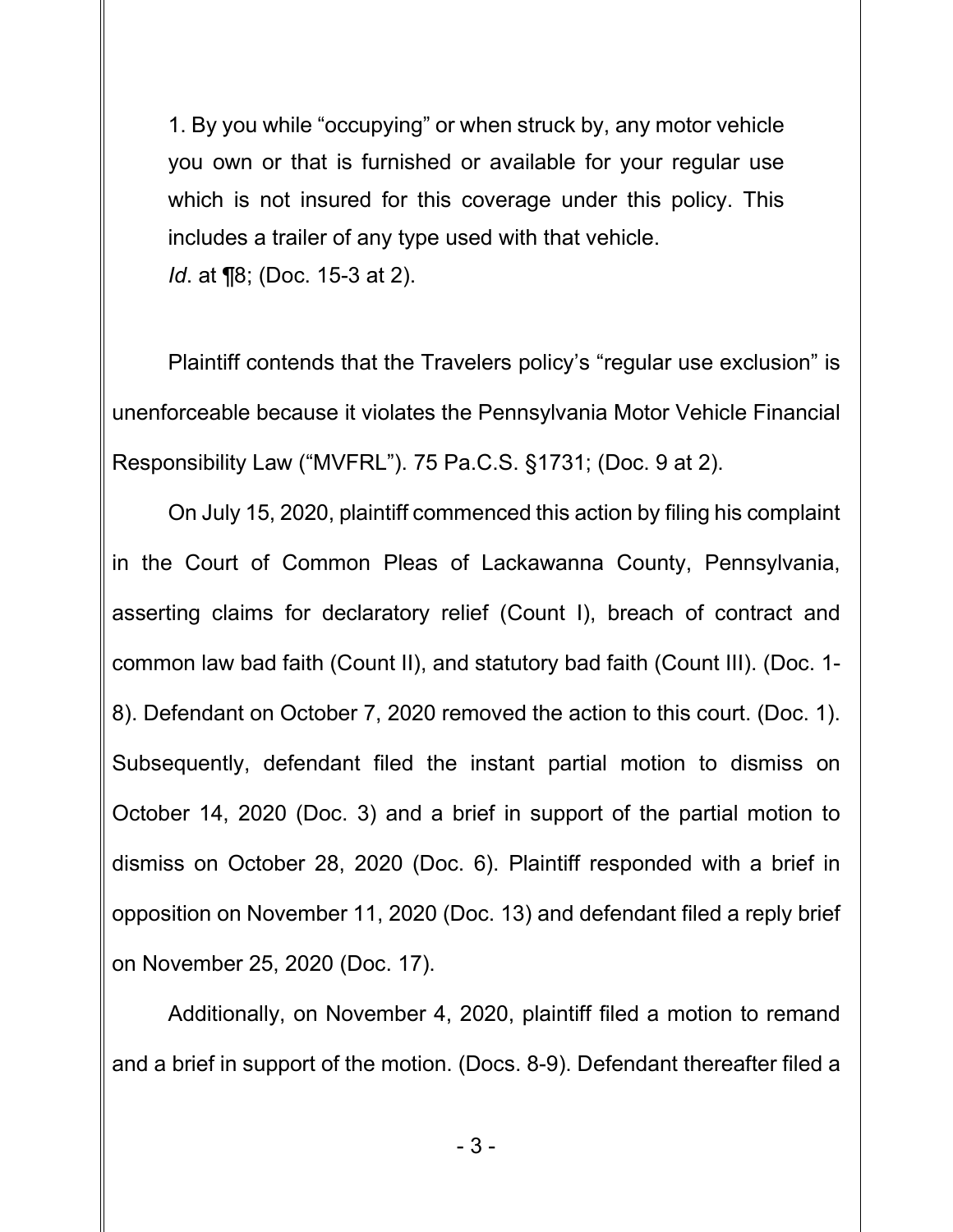brief in opposition on November 18, 2020 (Doc. 14) and plaintiff filed a reply brief on November 25, 2020 (Doc. 17). Defendant's motion to dismiss and plaintiff's motion to remand has each been fully briefed and is ripe for discussion.

## **II. Discussion**

### **a. Plaintiff's motion to remand**

Plaintiff seeks declaratory relief pursuant to state law. Under the Declaratory Judgment Act ("DJA"), "any court of the United States, upon the filing of an appropriate pleading, may declare the rights and other legal relations of any interested party...." 28 U.S.C. §2201. While a district court may exercise its jurisdiction of a case pursuant to the DJA, it is not required to do so. *Brillhart v. Excess Ins. Co. of Am.*, 316 U.S. 491, 494 (1942). Federal courts have substantial discretion in deciding whether to exercise jurisdiction, and such discretion is bounded and reviewable. *Reifer v. Westport Ins. Corp.*, 751 F.3d 129, 146 (3d Cir. 2014).

In determining whether to exercise federal jurisdiction pursuant to the DJA, "[t]he Supreme Court and [the Third] Circuit have long noted the importance of pending parallel state proceedings as a consideration." *Reifer*, 751 F.3d at 143. The absence of a parallel state proceeding creates a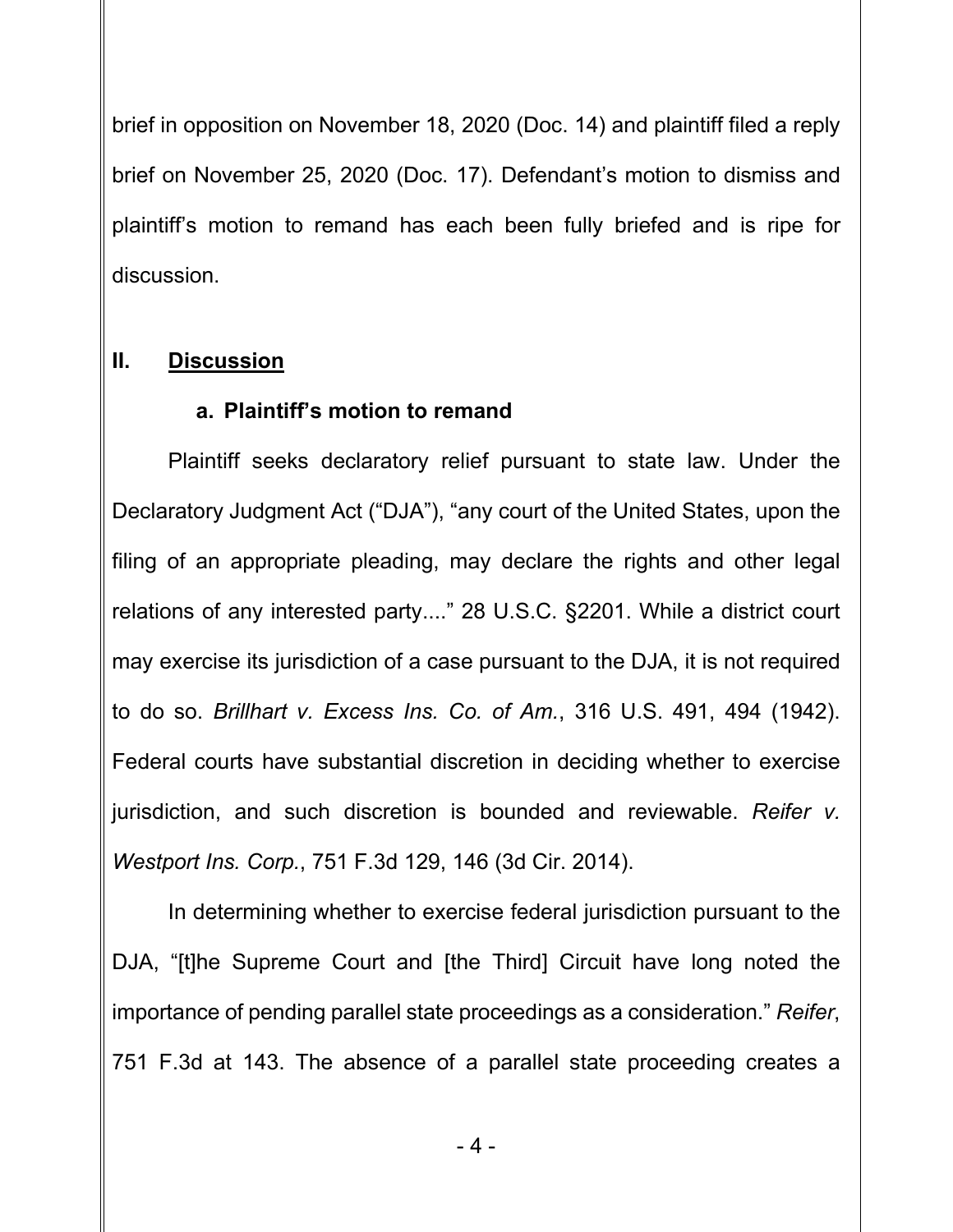rebuttable presumption in favor of exercising jurisdiction. *Rarick v. Federated Serv. Ins. Co.*, 852 F.3d 223, 226 (3d Cir. 2017). Where there is no pending parallel state proceeding, "[d]istrict courts declining jurisdiction should be rigorous in ensuring themselves that the lack of pending parallel state proceedings is outweighed by opposing factors." *Reifer*, 751 F.3d at 144. In *Reifer*, the Third Circuit identified several factors the court should meaningfully consider to when deciding whether to award declaratory relief:

(1) the likelihood that a federal court declaration will resolve the uncertainty of obligation which gave rise to the controversy;

(2) the convenience of the parties;

(3) the public interest in settlement of the uncertainty of obligation;

(4) the availability and relative convenience of other remedies;

(5) a general policy of restraint when the same issues are pending in a state court;

(6) avoidance of duplicative litigation;

(7) prevention of the use of the declaratory action as a method of procedural fencing, or as a means to provide another forum in a race for *res judicata*; and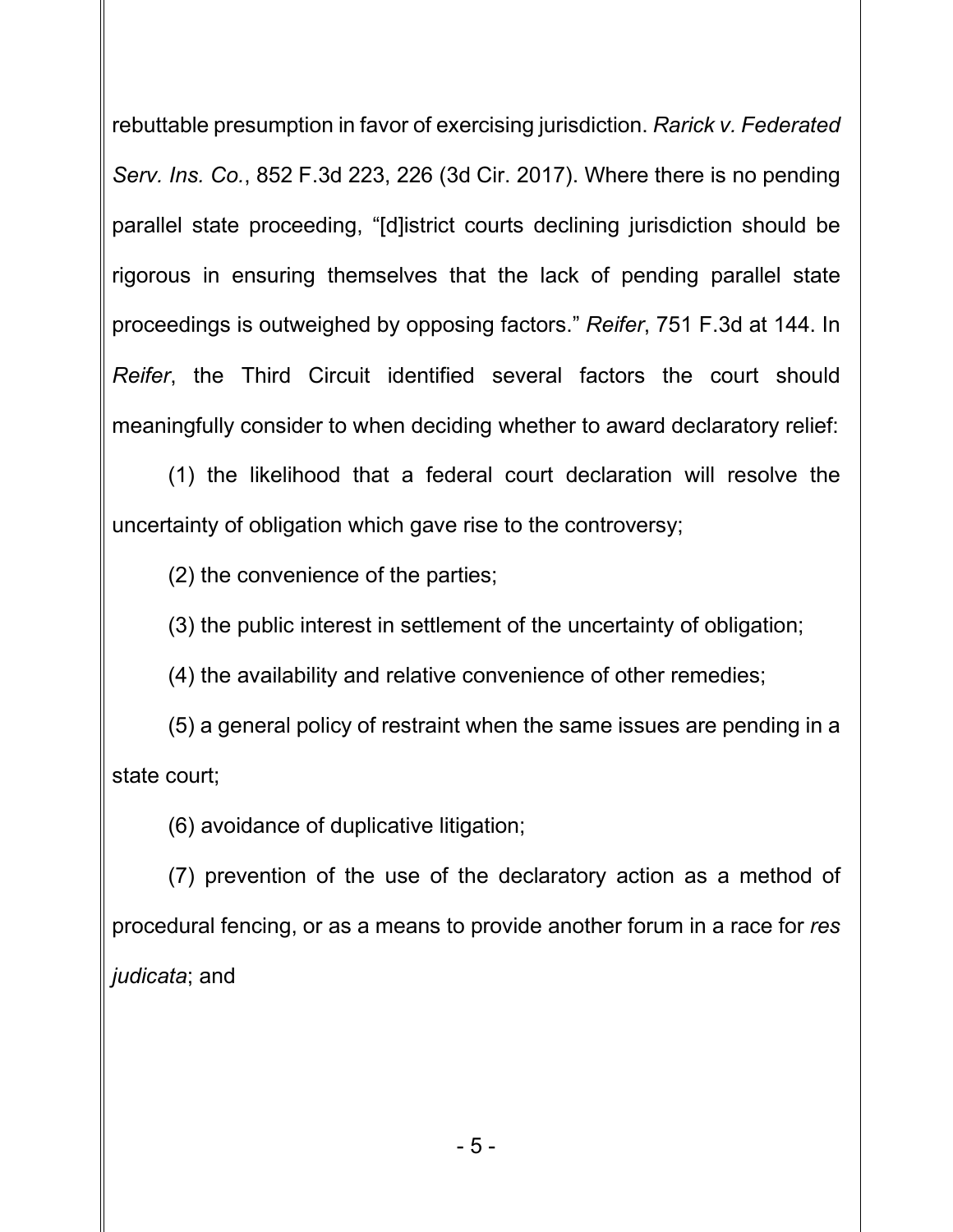(8) (in the insurance context), an inherent conflict of interest between an insurer's duty to defend in a state court and its attempt to characterize that suit in federal court as falling within the scope of a policy exclusion.

*Reifer*, 751 F.3d at 146. The eight factors described in *Reifer*, however, is not an exhaustive list. *Id*. Notably, a federal court should be hesitant "in exercising jurisdiction over declaratory judgment actions when the state law involved is close or unsettled." *State Auto Ins. Companies v. Summy*, 234 F.3d 131, 135 (3d Cir. 2000). "[D]istrict courts should give serious consideration to the fact that they do not establish state law, but are limited to predicting it." *Id*.

As an initial matter, "[d]istrict courts shall have original jurisdiction of all civil actions where the matter in controversy exceeds the sum or value of \$75,000, exclusive of interest and costs, and is between ... citizens of different states [.]" 28 U.S.C. §1332. Here, the plaintiff is a citizen of Pennsylvania and the defendant is both incorporated and has its principal place of business in Connecticut. (Doc. 1; Doc. 1-6). Plaintiff seeks to recover damages in excess of \$75,000. (Doc 1-8 at ¶33). Accordingly, this court may exercise diversity jurisdiction over this case and proceeds to consider whether it will exercise jurisdiction.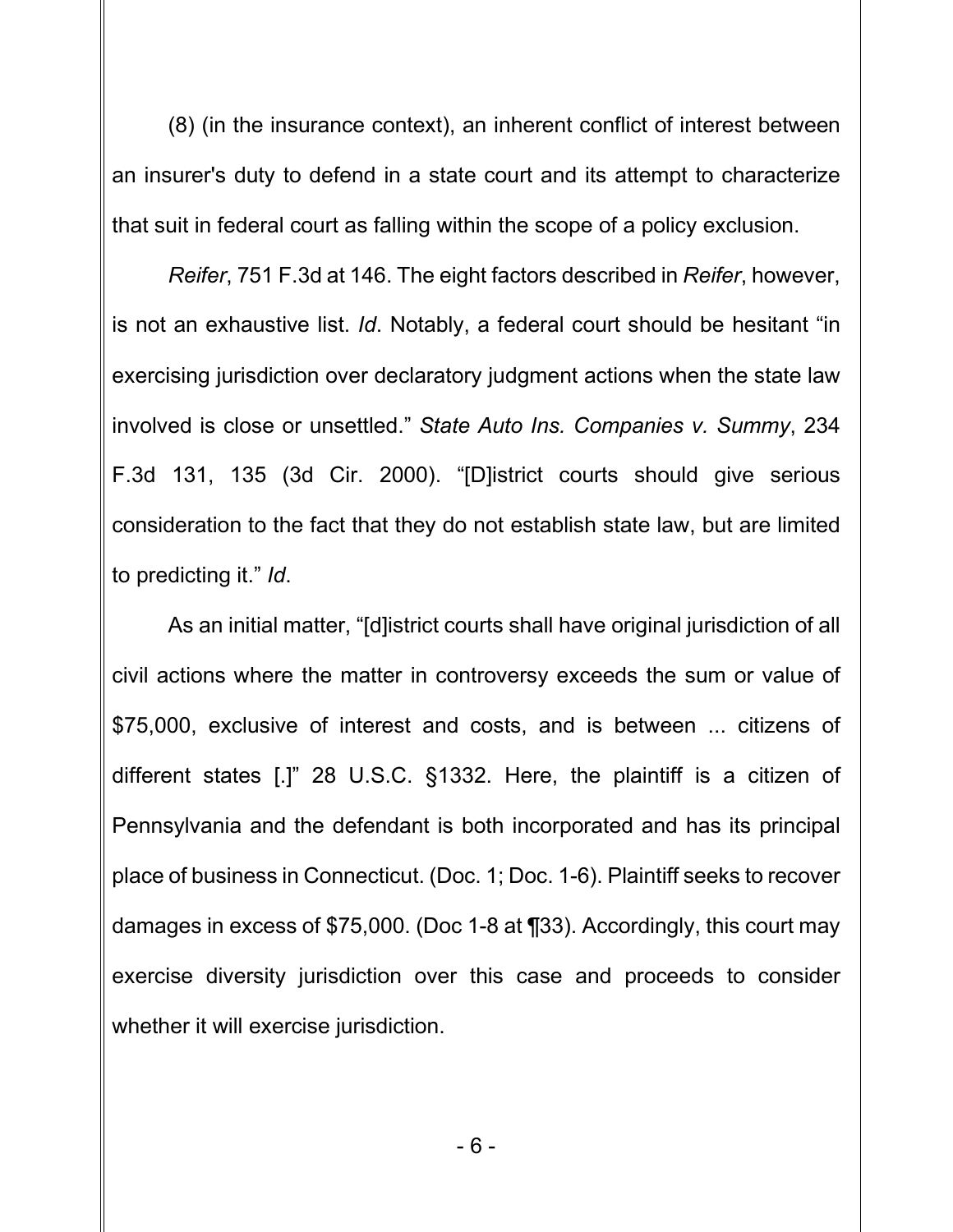The court finds that there is no pending parallel proceeding in this case. A pending parallel proceeding is "another proceeding…pending in a state court in which all matters in controversy between the parties could be fully adjudicated." *Reifer*, 751 F.3d at 137 n. 9 (*quoting Brillhart v. Excess Ins. Co. of Am.*, 316 U.S. 491, 495 (1942)). Plaintiff contends *Rush v. Erie Insurance Exchange*, 1443 EDA 2020 (Pa. Super. Ct. 2020) is a pending parallel case as *Rush* also concerns whether a car insurance policy's "regular use exclusion" violates the MVFRL. The court disagrees. Because none of the litigants in the instant case is a party to *Rush*, *Rush* cannot fully adjudicate the matters in controversy between the parties in the instant case. *See Westfield Ins. Co. v. Icon Legacy Custom Modular Homes and Icon*, No. 4:15–cv–00539 2015 WL 4602262, at \*4 (M.D.Pa. July 30, 2015) (noting state action could not fully adjudicate matters in controversy between instant litigants because the plaintiff was not a party to the state action).

Furthermore, the *Reifer* factors weigh in favor of exercising this court's jurisdiction. Factor one favors federal jurisdiction as a declaration by this or a state court will resolve the uncertainty of obligation that gave rise to this controversy, and the instant case is already in federal court. *Accord Martin v. Zurich America*, No. 1:15-cv-02118, 2016 WL 3551481 (M.D.Pa. June 30, 2016) (weighing first factor in favor of federal jurisdiction where there was no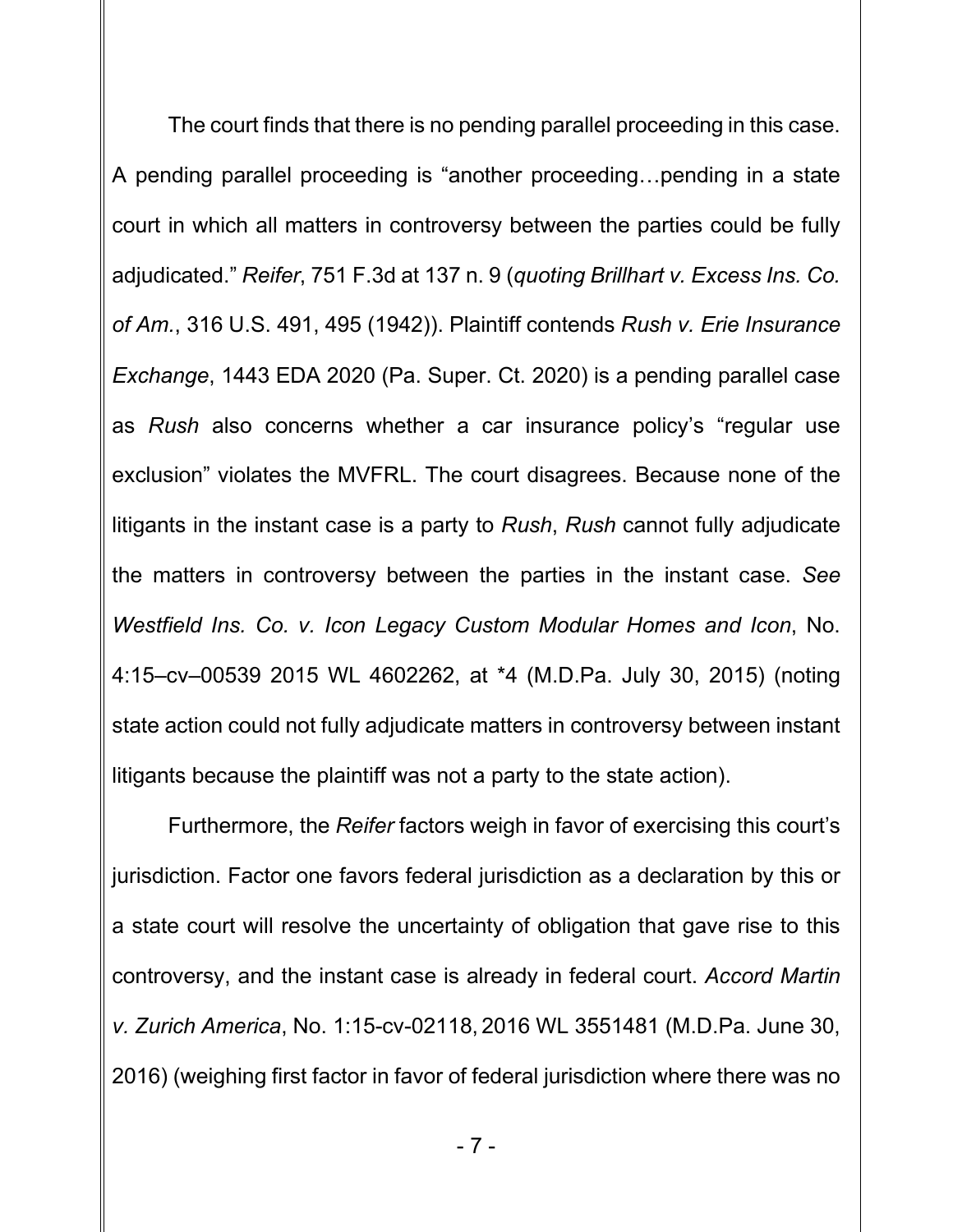parallel state court case and a federal court decision would resolve the underlying dispute). Likewise, the second factor weighs in favor of federal jurisdiction as it would be more convenient for the parties, who are already before us and have been permitted to begin discovery, to resolve the dispute in this court. (Doc. 16).

Factors three and seven are neutral. Factor three is neutral as neither party here has identified a public interest at stake, and it does not appear to the court that there is a public interest in this matter. *See Sullo v. Nationwide Property and Casualty Insurance Co.*, No. 1:19-cv-00553, 2019 WL 3337059, at \*3 (M.D.Pa. July 24, 2019) (finding public interest factor in an insurance coverage dispute neutral). Factor seven, which cautions against exercising jurisdiction when removal is mere procedural fending or forum shopping, is neutral as there does not appear to be any suggestion that removal here was driven by an improper motive.

Factors four, five, six, and eight are inapplicable here. The fourth factor does not impact the court's decision since there are no remedies other than to exercise federal jurisdiction or remand to state court. Factors five, six, and eight, which concern the potential for duplicative litigation or conflict of interest in state court, are inapplicable as there is no parallel state action.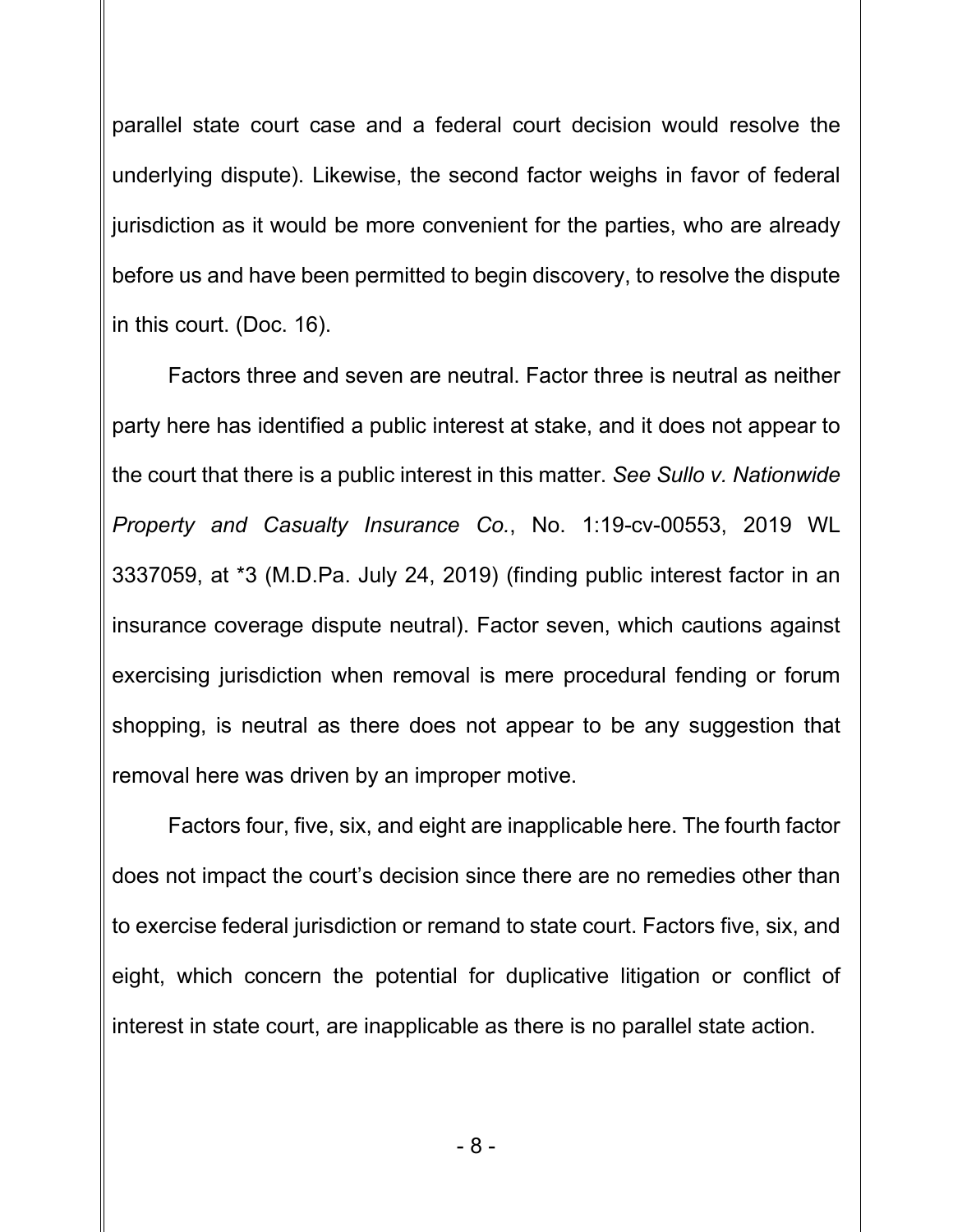Finally, the court disagrees with plaintiff's argument that this case involves unsettled state law. (Doc. 9 at 7). The Pennsylvania Supreme Court has held in *Williams v. GEICO Gov't Employees Ins. Co.*, 32 A.3d 1195 (Pa. 2011) that "regular use exclusions" are valid under the MVFRL and public policy. Accordingly, courts in the Third Circuit Court of Appeals have applied the analysis in *Williams* to cases turning on the enforceability of "regular use exclusions" in automobile insurance contracts. *See, e.g.*, *Barnhart v. Travelers Home and Marine Ins. Co.*, 417 F.Supp.3d 653, 657 (W.D.Pa. 2019); *Nationwide Affinity Ins. Co. of Am. v. Fong*, No. 19-2119, 2020 WL 2039720 (E.D.Pa. April 28, 2020).

 As this case does not involve any pending parallel state court proceedings and the *Reifer* factors also weigh in favor of exercising federal jurisdiction, this court will exercise its jurisdiction over this case and consider the defendant's partial motion to dismiss.

### **b. Defendant's partial motion to dismiss**

Defendant moves to dismiss with prejudice plaintiff's bad faith claims pursuant to Fed.R.Civ.P.12(b)(6). (Doc. 3). This rule provides for the dismissal of a complaint, in whole or in part, if the plaintiff fails to state a claim upon which relief can be granted. *Id*. Dismissal is appropriate only if, upon accepting all facts alleged in the complaint as true, the plaintiff has failed to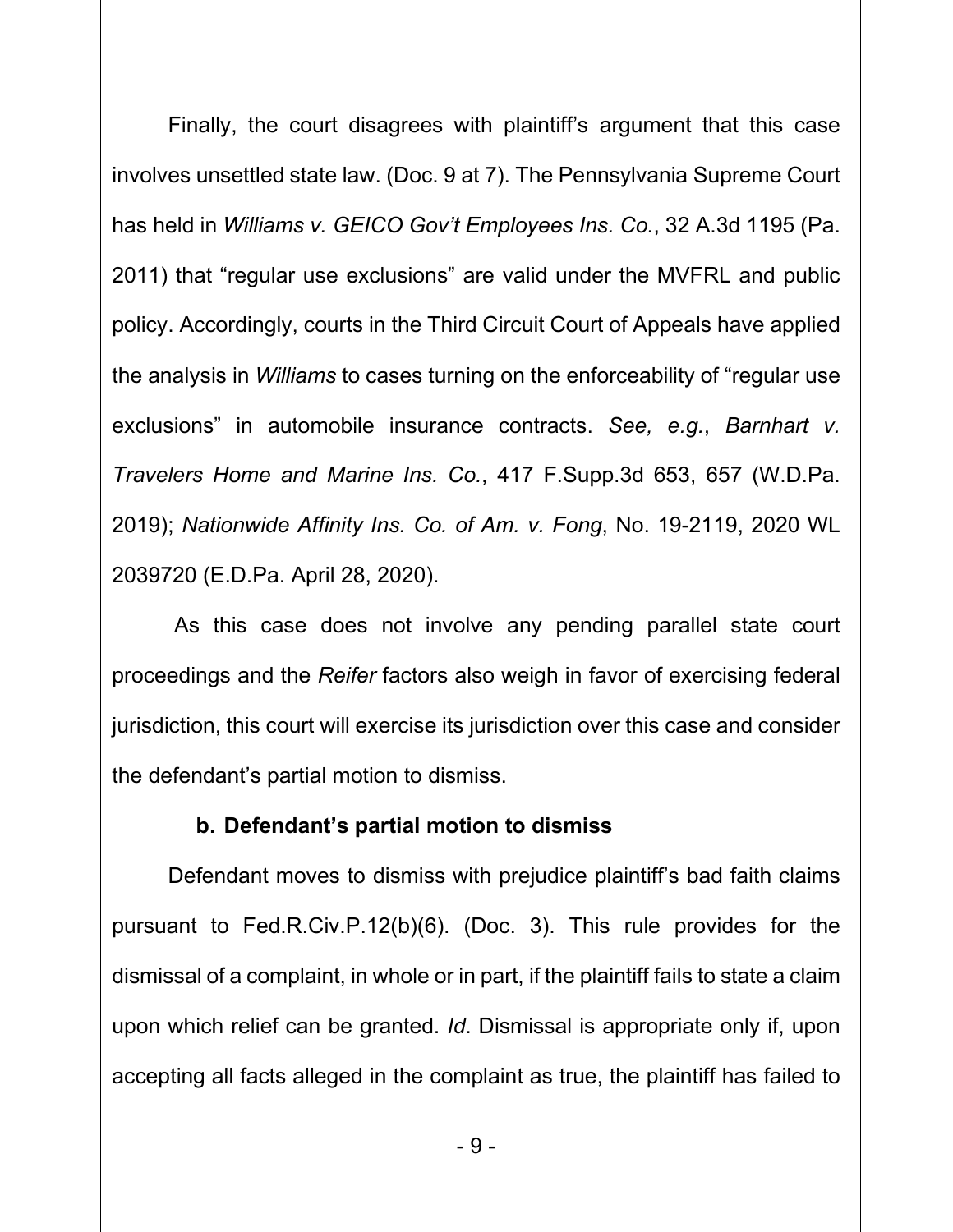plead "enough facts to state a claim to relief that is plausible on its face." *Bell Atlantic Corp. v. Twombly*, 550 U.S. 544, 547 (2007). "A claim has facial plausibility when the plaintiff pleads factual content that allows the court to draw the reasonable inference that the defendant is liable for the misconduct alleged." *Ashcroft v. Iqbal*, 556 U.S. 662, 678 (2009) (*citing Twombly*, 550 U.S. at 556). The facts alleged must be more than speculative and "raise a reasonable expectation that discovery will reveal evidence" of the plaintiff's cause of action. *Twombly*, 550 U.S. at 547. Mere recital of the elements of a cause of action, supported by conclusory statements, does not meet the pleading standard. *Iqbal*, 556 U.S. at 678.

Defendant seeks dismissal of plaintiff's common law and statutory bad faith claims. (Doc. 1-8 at ¶¶34-47). Initially, there is no common law remedy in Pennsylvania for bad faith on the part of insurers. *UPMC Health System. v. Metropolitan Life Ins. Co.*, 391 F.3d 497, 505 (3d Cir. 2004) (*citing D'Ambrosio v. Pa. Nat'l Mutual Cas. Ins. Co.*, 431 A.2d 966, 970 (Pa. 1981)). Moreover, Pennsylvania courts have consistently held that because "the common law duty of good faith and fair dealing is implied in every contract," a plaintiff cannot bring a common law bad faith claim in addition to a separate breach of contract claim. *See Pommells v. State Farm Ins.*, No. 18-5143, 2019 WL 2339992, at \*6 (E.D.Pa. June 3, 2019) (*quoting Tubman v. USAA*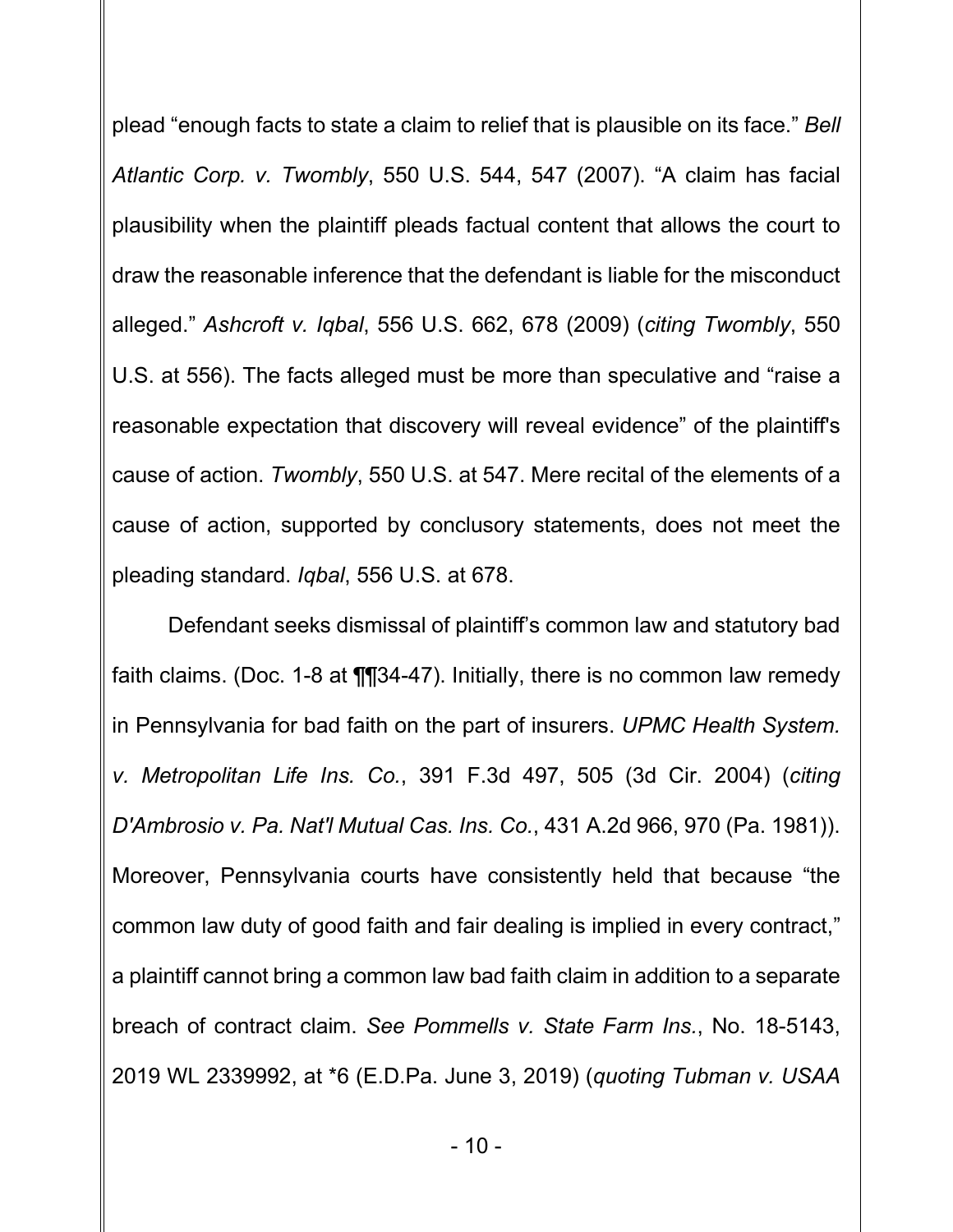*Cas. Ins. Co.*, 943 F.Supp.2d 525, 529 (E.D.Pa. April 30, 2013)). Here, plaintiff seeks relief for breach of contract in addition to common law bad faith. (Doc. 1-8 at ¶¶ 24-43). Because plaintiff's common law bad faith claim is subsumed within his breach of contract claim, the former is dismissed with prejudice.

Turning to the statutory bad faith claim, Pennsylvania law permits an insured party to receive relief if the insurer acts in bad faith towards the insured party. 42 Pa. Cons. Stat. §8371. The relevant statute states:

In an action arising under an insurance policy, if the [C]ourt finds that the insurer has acted in bad faith toward the insured, the [C]ourt may take all of the following actions:

(1) Award interest on the amount of the claim from the date the claim was made by the insured in an amount equal to the prime rate of interest plus 3%.

(2) Award punitive damages against the insurer.

(3) Assess court costs and attorney fees against the insurer.

*Id*. To prevail on a bad faith claim pursuant to 42 Pa C.S. §8371, "the plaintiff must present clear and convincing evidence (1) that the insurer did not have a reasonable basis for denying benefits under the policy and (2) that the insurer knew of or recklessly disregarded its lack of a reasonable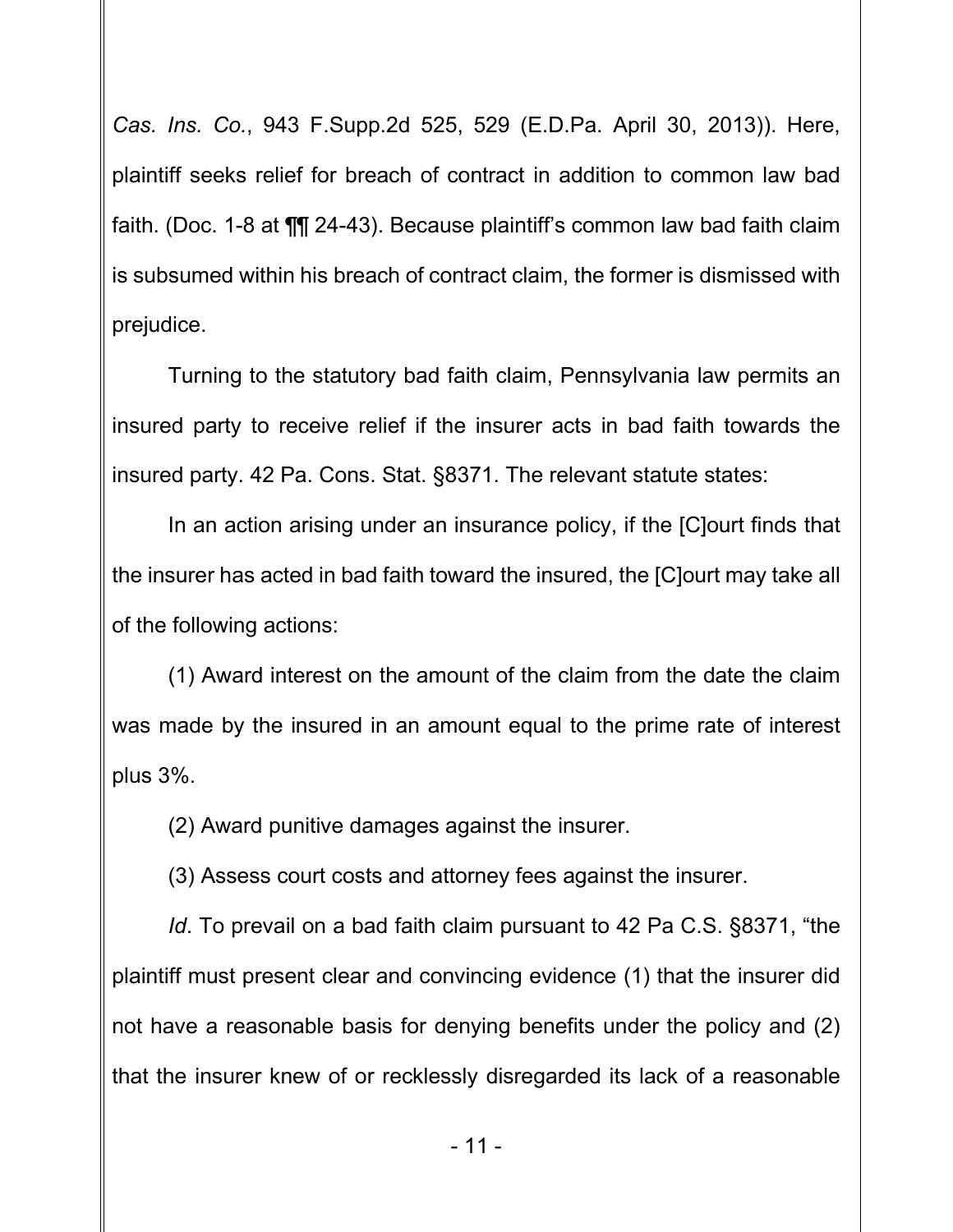basis." *Rancosky v. Wash. Nat'l Ins. Co.*, 170 A.3d 364, 365 (Pa. 2017). (*citing Terletsky v. Prudential Prop. & Cas. Ins. Co.*, 649 A.2d 680 (Pa. Super. Ct. 1994)). Proof of the insurer's "knowledge or reckless disregard for its lack of reasonable basis in denying the claim" is sufficient for demonstrating bad faith under the second prong. *Id*. at 377. "Failing to plead explanations or descriptions of what an insurer actually did, or why they did it, is fatal to a bad faith claim*." Sherman v. State Farm Ins. Co.*, No. 17-cv-4822, 2017 WL 5559911, at \*2 (E.D. Pa. Nov. 17, 2017) (*citing Myers v. State Farm Mut. Auto. Ins. Co.*, No. 17-cv-3509, 2017 WL 3891968, at \*3 (E.D. Pa. Sept. 6, 2017)).

Here, plaintiff failed to plead sufficient facts to support a plausible inference that defendant acted in bad faith. $3$  First, a review of the complaint reveals that statements made at Paragraphs 40(a), 40(g), 40(i)-(q) and 40(r)- (u) are purely conclusory statements, comprising of boiler-plate language that courts have deemed insufficient to support a bad faith claim. *See, e.g., Rosenthal v. American States Ins. Co.*, No. 1:18-cv-01755, 2019 WL

<span id="page-11-0"></span><sup>&</sup>lt;sup>3</sup> The court notes that plaintiff's complaint does not directly present factual pleadings relating to the statutory bad faith claim (Doc. 1-8 at ¶¶45- 47). It appears that plaintiff intended to incorporate by reference his common law bad faith pleadings in Count II of the complaint to the statutory bad faith claim in Count III. (Doc. 1-8 at ¶¶40, 45). In the interest of efficiency, this court will consider plaintiff's pleadings for the bad faith claim under common law to be also alleged for the bad faith claim under Pennsylvania statute.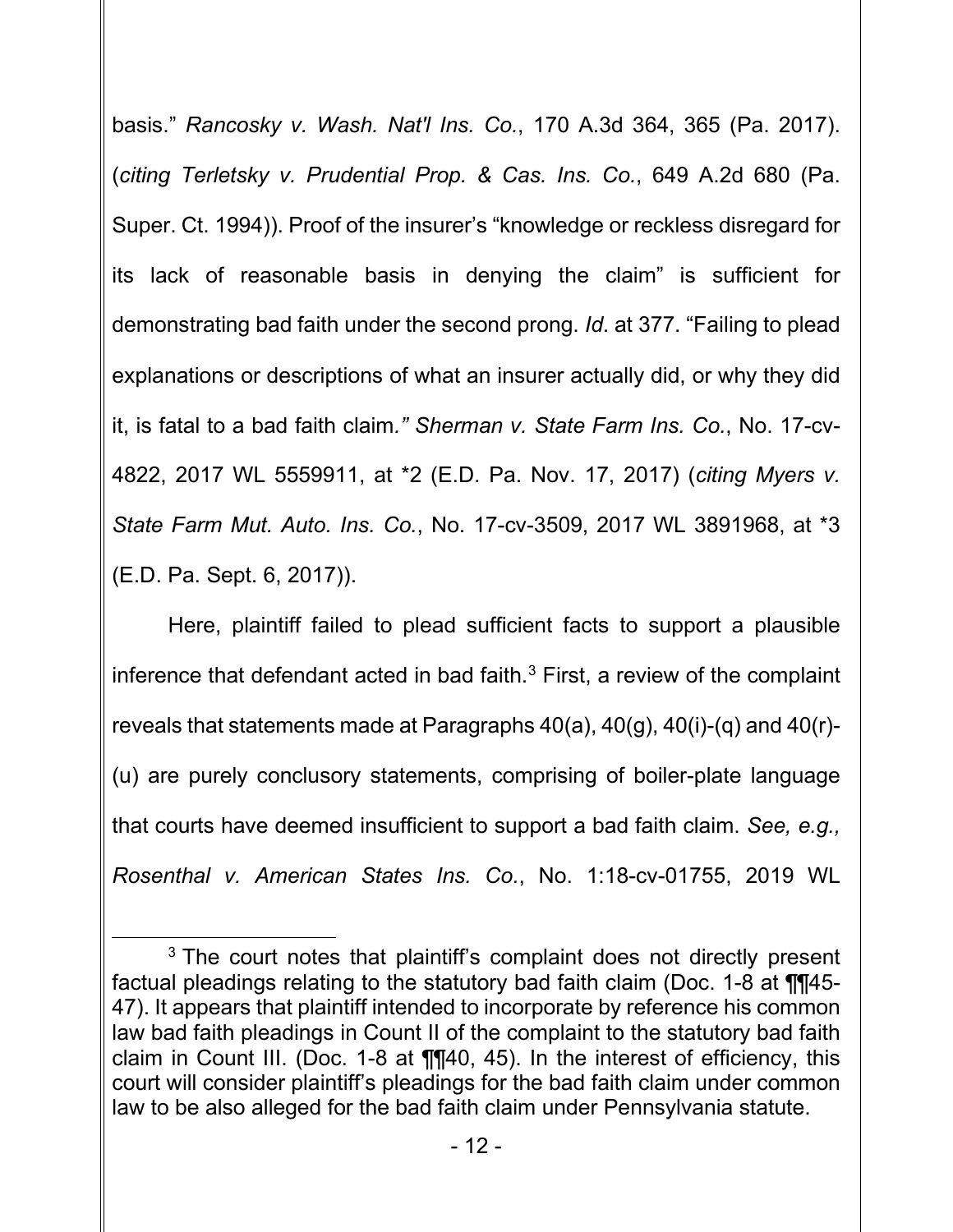1354141, at \*4 (M.D.Pa. March 26, 2019); *Moran v. United Servs. Auto. Ass'n*, 18-cv-2085, 2018 WL 6524385, at \*3-4 (M.D. Pa. Dec. 12, 2018); *Rickell v. USAA Cas. Ins. Co.*, No. 18-1279, 2018 WL 5809865, at \*3 (M.D.Pa. Nov. 6, 2018). Similarly, plaintiff's assertion in Paragraph 40(h) that defendant was "[c]onspiring with EMCC Insurance Company and/or their agents, employees and servants to deny Plaintiff underinsured motorist benefits" is insufficient without further explanation of what the defendant did to commit the alleged conspiracy. *See Sherman*, 2017 WL 5559911, at \*2 ("We cannot measure the reasonableness of the insurer's conduct absent facts. Legal conclusions are insufficient.").

Plaintiff's allegations in Paragraphs 40(b)-(c) and 40(e) regarding the fairness and timeliness of defendant's evaluation of plaintiff's claim are also conclusory without further factual support as to why plaintiff's evaluation was unreasonable. *See Moran*, 2018 WL 6524385, at \*3 (finding defendant's alleged failure to "promptly and reasonably respond to plaintiff's demands" and "effectuate a prompt, fair and equitable settlement" do not support an inference of bad faith without additional facts); *see also Meyers v. Protective Ins. Co.*, No. 3:16-CV-01821, 2017 WL 386644 (M.D.Pa. Jan. 17, 2017) ("an allegation that a claim was not timely paid and investigated […], in and of itself does not prove bad faith"). Likewise, plaintiff's claim in Paragraph 40(d)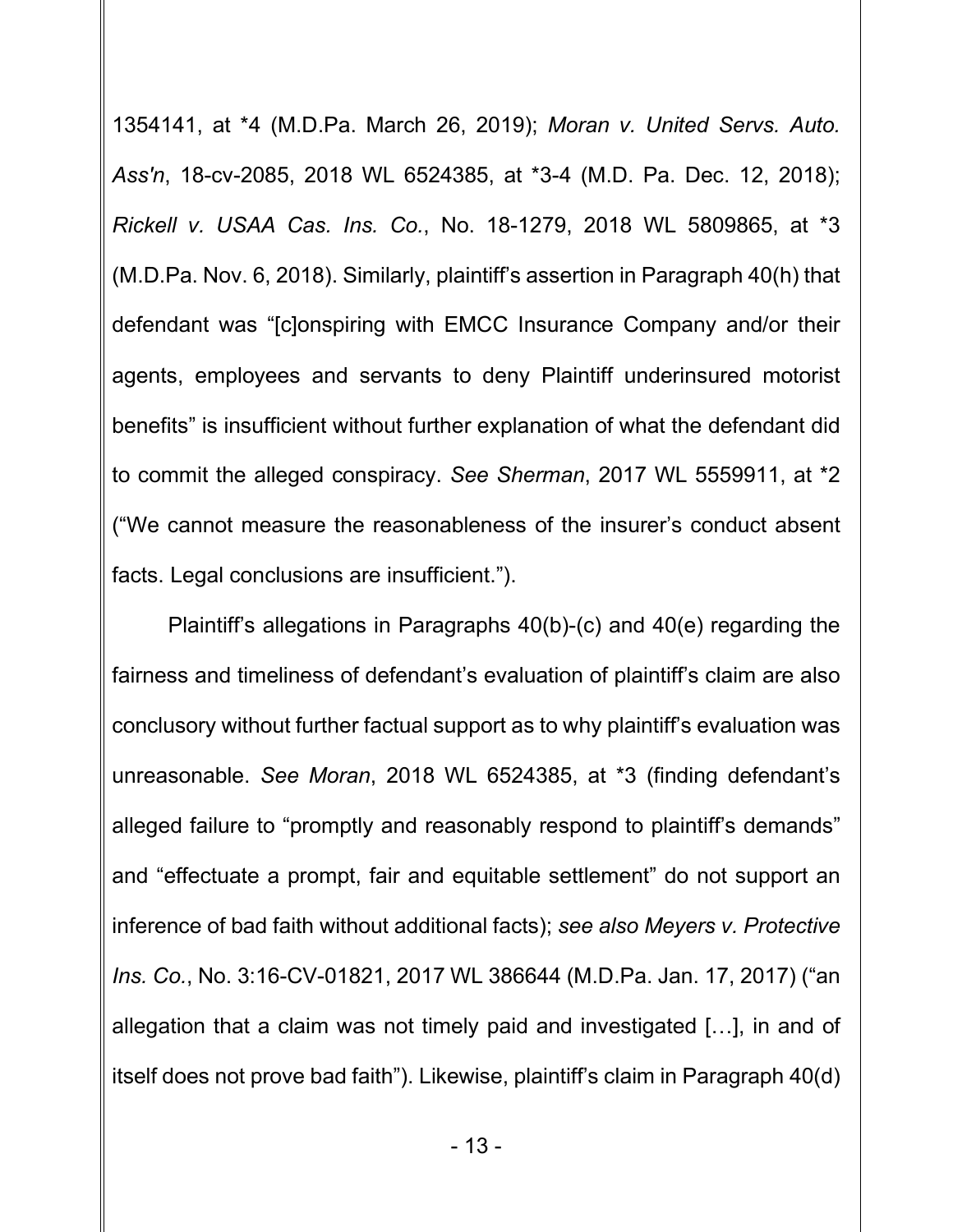that defendant failed to offer "fair and reasonable amount of underinsured motorist benefits" cannot by itself constitute evidence of bad faith because subjective belief as to the value of a claim may reasonably differ. (Doc. 1-8 at ¶40(d)). *See Meyers*, 2017 WL 386644, at \*4; *see also Pfister v. State Farm Fire & Cas. Co.*, No. 11-799, 2011 WL 3163184, at \*4 (W.D. Pa. July 26, 2011) (finding that a difference in litigants' valuation of a claim not evidence of bad faith).

Finally, plaintiff's allegation in Paragraph 40(f) that defendant discriminated against plaintiff by "paying claims of extremely similar situated insureds including a claim made by Mary Barnhart for a July 15, 2015 collision" is insufficient to sustain a claim of bad faith without further allegations to support plaintiff's claim of discriminatory treatment. (Doc. 1-8 at ¶40(f)). Accordingly, plaintiff's statutory bad faith claim will be dismissed for failure to state a claim upon which relief can be granted, without prejudice to plaintiff's right to file an amended complaint that cures the deficiencies identified.